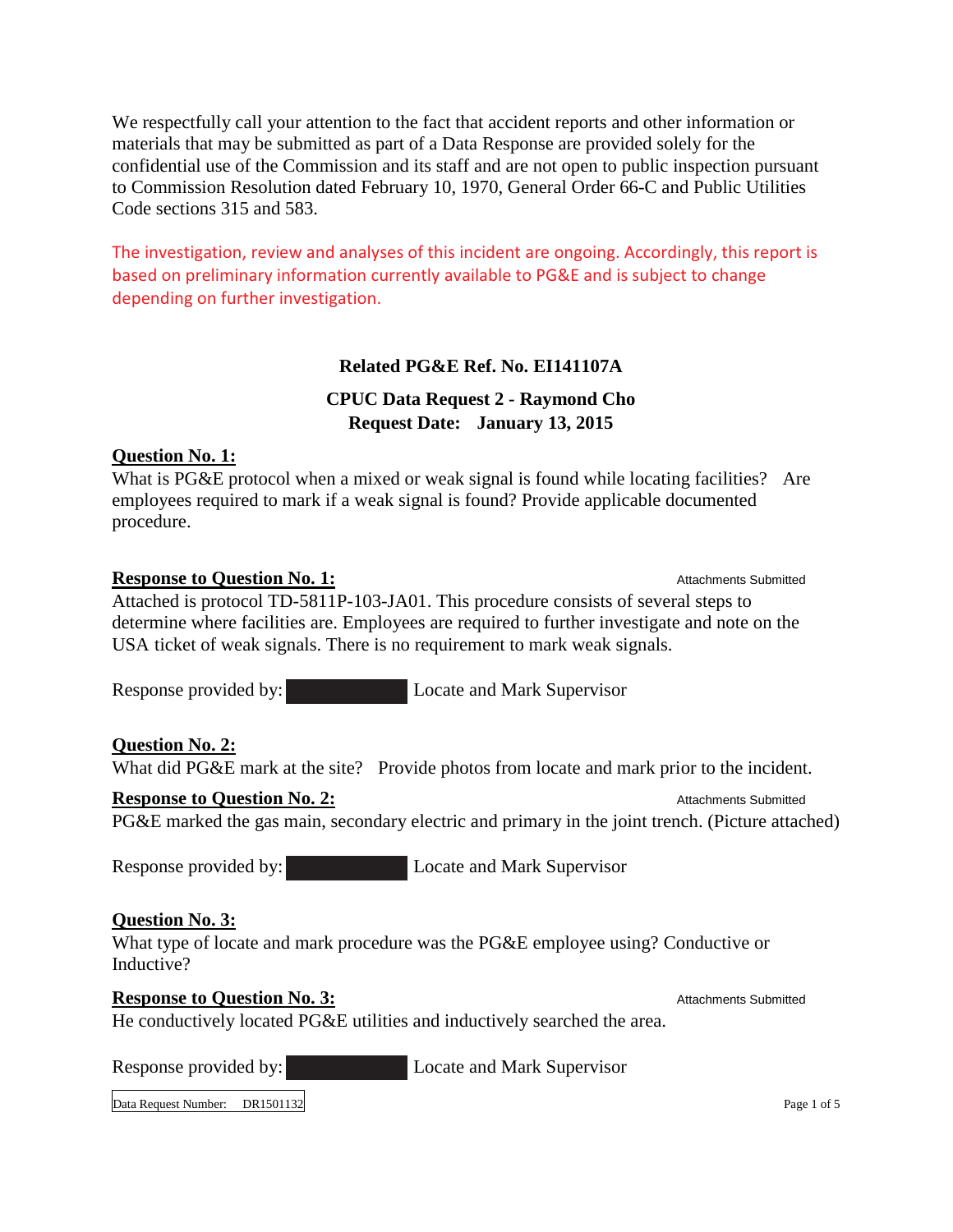### **Question No. 4:**

Upon permanent restoration, will PG&E meet clearances required by GO 128? If completed, what is the current clearance from other underground services?

#### **Response to Question No. 4:** Attachments Submitted

PG&E affected immediate repairs to restore service. The immediate repairs did not meet the clearance requirements. PG&E is considering alternatives to provide the required clearance.

Response provided by: Supervisor, Electric M&C

#### **Question No. 5:**

What evidence made the PG&E locator believe that all cables were in one trench? Provide documents or images used for this locate and mark.

#### **Response to Question No. 5:** Attachments Submitted

Plat map (attached) shows joint trench which led the locator to believe all PG&E utilities were installed in the same trench. The map is a schematic to show the general location; See response to question 9.

Response provided by: Locate and Mark Supervisor

### **Question No. 6:**

Is qualified to locate and mark?

#### **Response to Question No. 6:** Attachments Submitted and Attachments Submitted and Attachments Submitted

Yes, He obtained Operator Qualification on 10/10/2013, expires 12/31/2018 (records attached)

Response provided by: Locate and Mark Supervisor

### **Question No. 7:**

Was the cable involved, shown on the map used to locate?

#### **Response to Question No. 7:** Attachments Submitted

Yes.

Response provided by: Locate and Mark Supervisor

#### **Question No. 8:**

Did locate and mark properly and following all applicable PG&E locate and mark procedures? If no, what protocol did he not follow?

### **Response to Question No. 8:** Attachments Submitted

No. He did not follow procedure TD-5811P-103-JAO1, which has been submitted as an attachment for question 1.

Response provided by: Locate and Mark Supervisor

Data Request Number: DR1501132 Page 2 of 5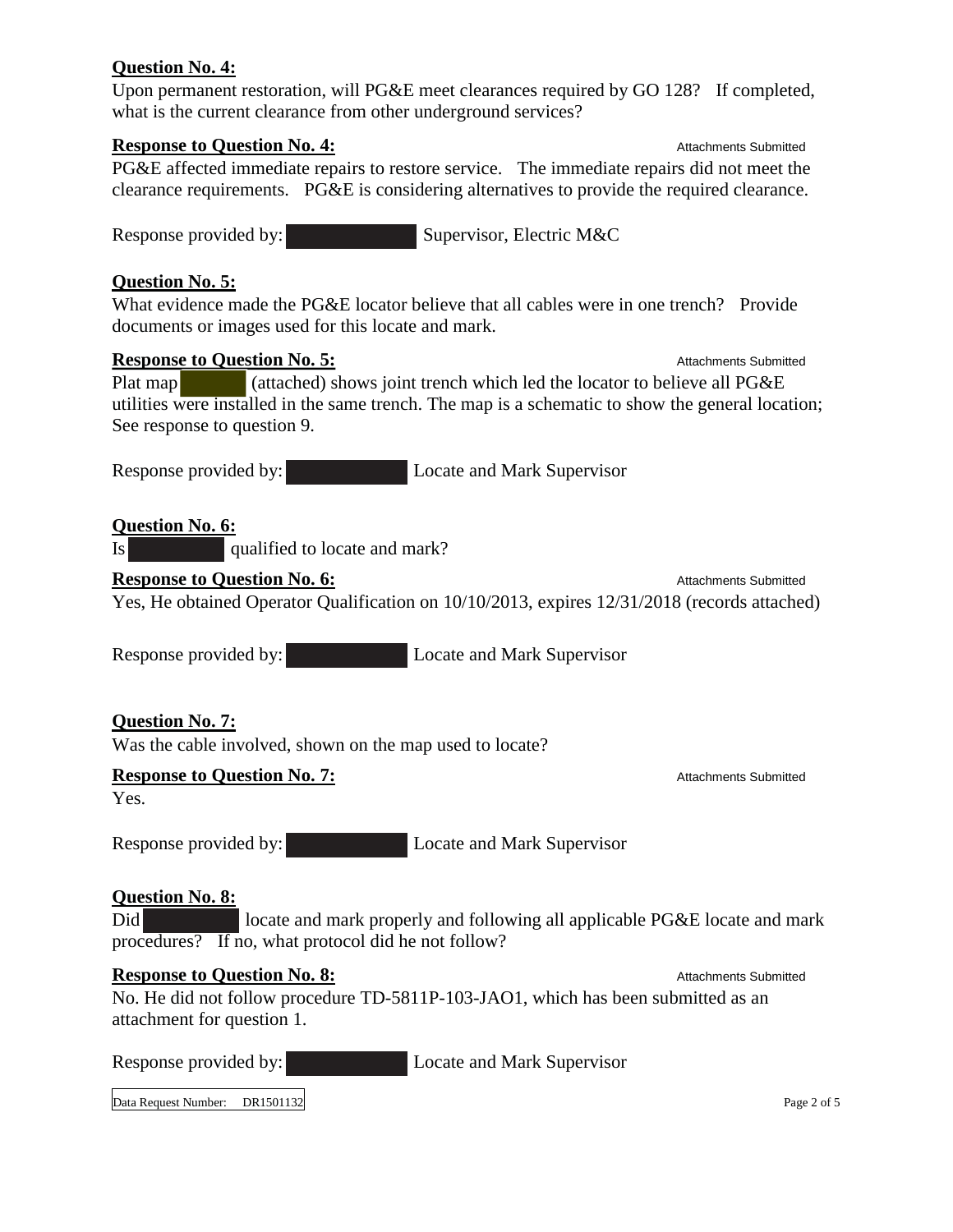### **Question No. 9:**

How do the maps show that all three cables are under the sidewalk and not in the street? Please explain.

#### **Response to Question No. 9:** Attachments Submitted and Attachments Submitted and Attachments Submitted

The maps are schematic showing the general location of the electric cables within the right-ofway, not a precise location (i.e., under the sidewalk).

Response provided by: Locate and Mark Supervisor

### **Question No. 10:**

On electric distribution map please explain which cables are shown in front of the incident address and in what position in reference to the sidewalk. Explain distances if possible.

#### **Response to Question No. 10:** Attachments Submitted

See question 10 attachment.

There is also a correction; the cable is 3-1000A, not 2-1000A. The 200a cable is approximately 8-10ft. from the sidewalk.

Response provided by: Supervisor, Public Safety & Regulatory

### **Question No. 11:**

Please provide a scan of distribution map (whole map, not a portion) that was used to locate electric facilities. What date was this map last updated?

### **Response to Ouestion No. 11:** Attachments Submitted

See attached map, it was last updated on  $12/21/12$ . Locator also used Plat Map  $\qquad \qquad$ , also submitted as an attachment for question 5.

Response provided by: Supervisor, Public Safety & Regulatory and Locate and Mark Supervisor

### **Question No. 12:**

How often does PG&E update maps used for locate and mark?

### **Response to Question No. 12:** Attachments Submitted

Mapping Technicians update maps daily from information received from field crews for newly installed facilities or for changes made to existing facilities. Changes can include replacing, modifying, removing, or abandoning facilities. The updated maps are available for viewing electronically by other departments the next day following a nightly update.

Response provided by: Manager, Electric Mapping

Data Request Number: DR1501132 Page 3 of 5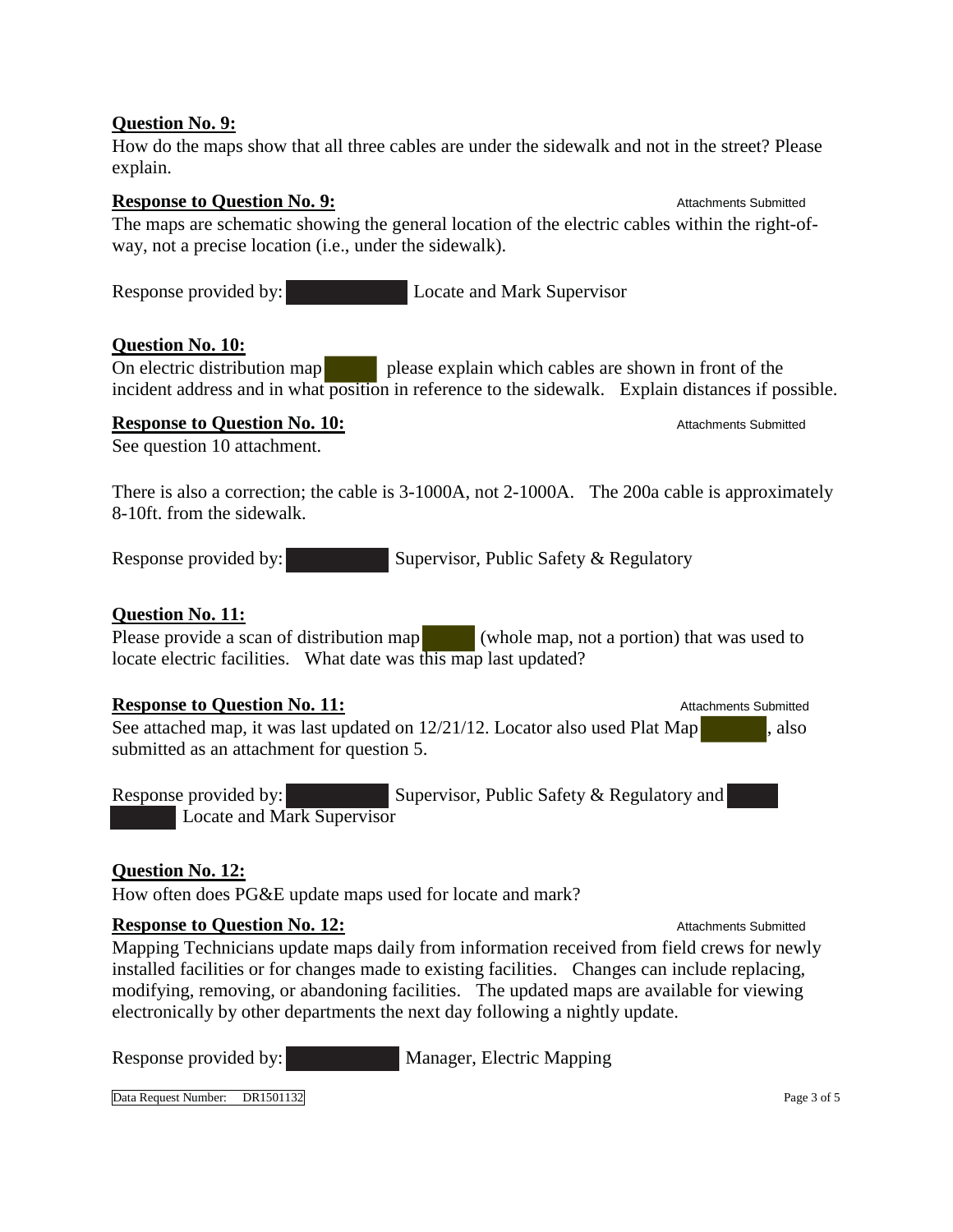### **Question No. 13:**

When was the cut cable installed? When were all cables installed or brought out of service?

**Response to Question No. 13:** Attachments Submitted The cut conductor was installed in 1990; it was bored in single phase electric line on Job 4843694 to replace the original line that was installed in 1969. The other conductors; 3-1000A, were installed in 1985 on job 4511242. See attachment.

Response provided by: Manager, Electric Mapping

### **Question No. 14:**

Prior to the incident, when was the tool used to mark and locate last calibrated? Provide documentation.

### **Response to Question No. 14:** Attachments Submitted

The locating equipment was calibrated on 10/03/2014 and 11/05/2014. The calibration form is attached.

Response provided by: Locate and Mark Supervisor

## **Question No. 15:**

Do PG&E maps show the actual location of underground cables?

## **Response to Question No. 15:** Attachments Submitted

No, the electric distribution maps depict the general location of electric facilities, taken from asbuilt documentation. This information is provided as a reference and the exact location of facilities should always be verified through field locating activities.

Response provided by: Manager, Electric Mapping

## **Question No. 16:**

Is it PG&E's understanding that the cut cable was not on the map used to locate and mark?

### **Response to Question No. 16:** Attachments Submitted Contact Attachments Submitted

No, initially the map was misread, after further investigation the cut cable was in fact on the map.

Response provided by: Locate and Mark Supervisor

Data Request Number: DR1501132 Page 4 of 5